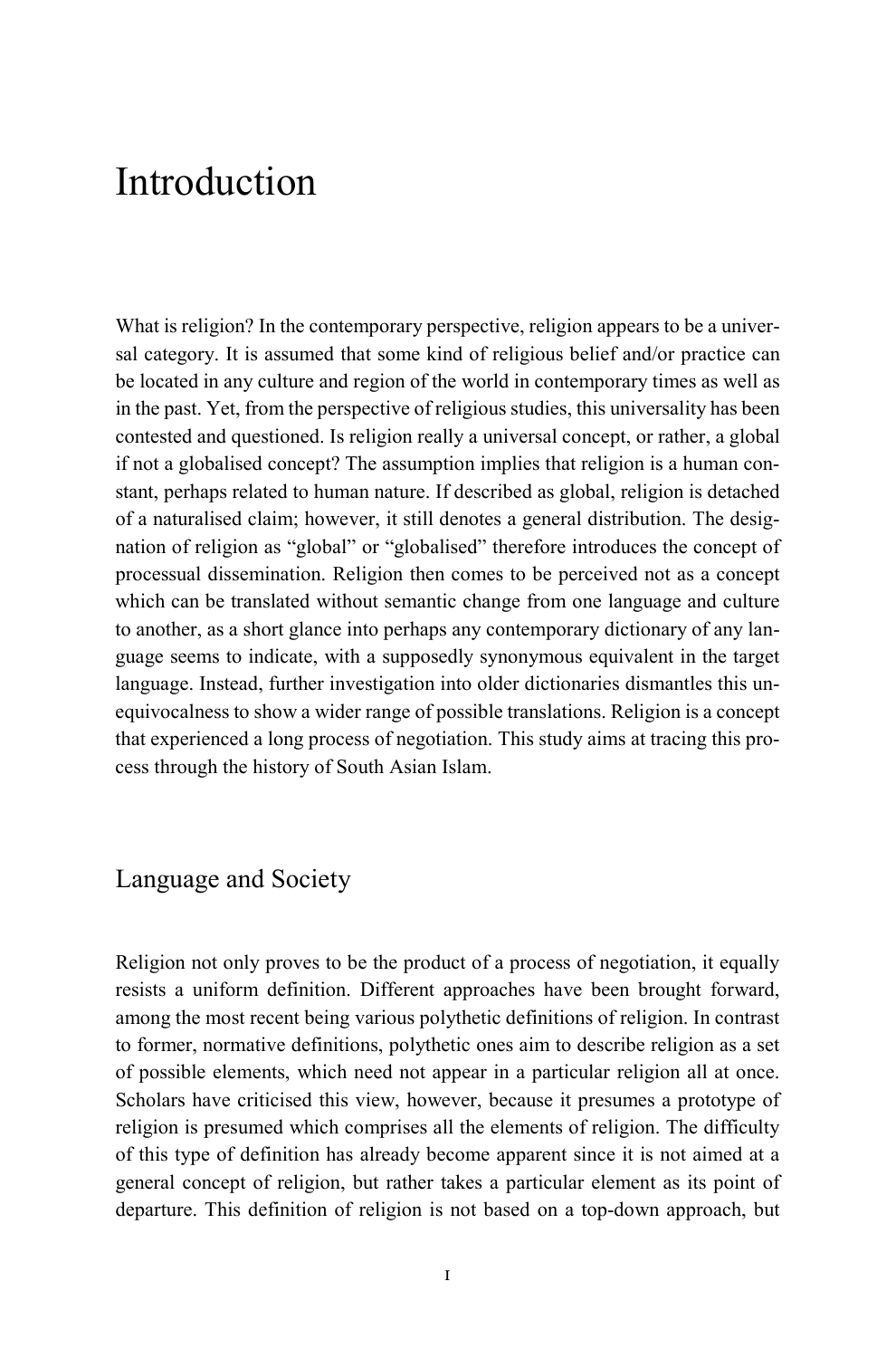rather views a particular religion as a prototypical representative of its abstract category.<sup>[1](#page-1-0)</sup> Simply put, the unknown and foreign is always categorised with relation to the known and familiar. The unknown is viewed through the lens of familiar categories.

This difficulty is inextricably related to the linguistic conceptualisation of the world:

According to a well-known saying of Epictetus, it is not deeds that shock humanity, but the words describing them. […] It draws our attention to the autonomous power of words, without whose use human actions and passions could hardly be experienced, and certainly not made intelligible to others. This epigram stands in a long tradition concerned with the relation of word and thing, of the spiritual and the lived, of consciousness and being, of language and the world.[2](#page-1-1)

In these introductory lines on the relation between history and concepts, Reinhart Koselleck describes a complex relation between the latter and society. Not only is the expression of an individual's thoughts or experience inextricably related to common concepts in society, but the sensation and experience itself is equally and recursively related to these concepts. Language is perceived, on the one hand, as a mirror of social circumstances, while those are, on the other hand, to a certain extent also formed and sustained by linguistically structuring and conceptualising the world. This structuring of the world through concepts is an inevitable condition for society, for "without common concepts there is no society."[3](#page-1-2) Yet, those conceptualisations are always contingent, lacking any natural reference as justification.

As a consequence of their inextricable relation to society, concepts are subject to historical change and require adaption in order to keep pace with societal change. This is accomplished either by reshaping the semantic field of a given concept or by abandoning a term for the sake of another that may better cover a changed context. Moreover, the relationship of language and society must not be misunderstood as unidirectional, but rather as reciprocal. Alteration of concepts may equally affect societal change. Altered concepts affect the structuring of the world and, thus and at the same time, society. Therefore, concepts have a history and do not relate to any objective point of reference.<sup>[4](#page-1-3)</sup>

<span id="page-1-0"></span><sup>1</sup> Michael Bergunder, "What is Religion? The Unexplained Subject Matter of Religious Studies." Method and Theory in the Study of Religion 26 (2014), 249f.

<span id="page-1-3"></span><span id="page-1-2"></span><span id="page-1-1"></span><sup>2</sup> Reinhart Koselleck, Futures Past: On the Semantics of Historical Time (New York: Columbia University Press, 2005), 75.

<sup>3</sup> Ibid.

<sup>4</sup> Ibid.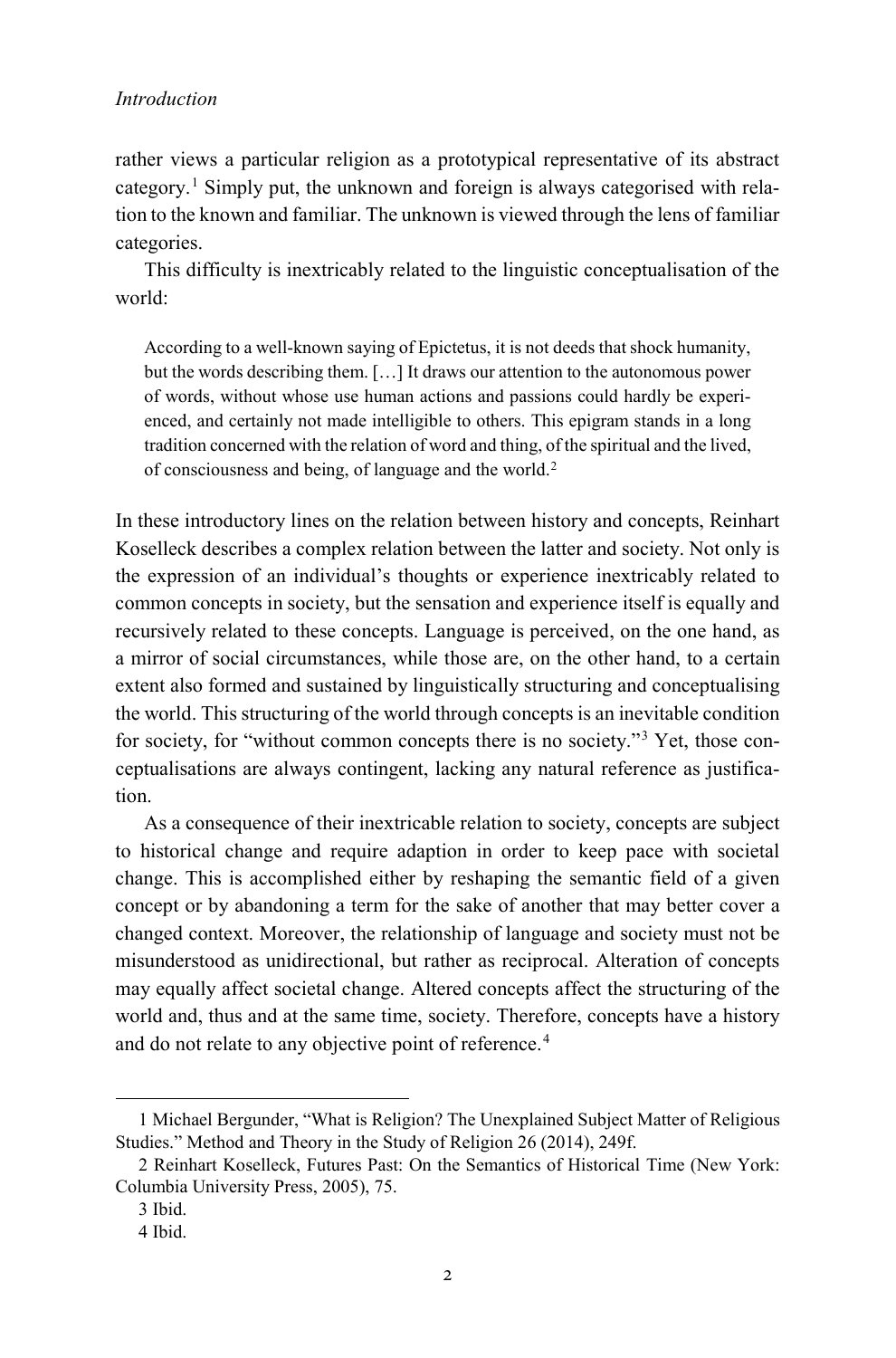# Religion – A Western Import?

These statements apply also to the concept of religion itself. Several studies have engaged with the conceptual history of religion, of which the four-volume German *Religio: Die Geschichte eines neuzeitlichen Grundbegriffs* by Ernst Feil is perhaps the most extensive. Tracing the term "religion" from antiquity, as a derivative of the Latin *religio*, Feil acknowledges the  $18<sup>th</sup>$  century as  $\alpha$  significant break."<sup>[5](#page-2-0)</sup> "'Religion' now received a completely new understanding, becoming the name of a 'modern basic concept' (neuzeitlicher Grundbegriff) that has held sway since the 19th century. Feil identified this with a Protestant theological variant of a religion of inwardness, attributed to Schleiermacher."[6](#page-2-1) This assertion of a turning point in the  $18<sup>th</sup>$  century, moving towards inwardness in the conceptualisation of religion, is widely shared.[7](#page-2-2)

In his *A New Science: The Discovery of Religion in the Age of Reason*, Guy Stroumsa describes the discoveries of the  $15<sup>th</sup>$  and  $16<sup>th</sup>$  century as a crucial trigger: "The intellectual and religious shock caused by the observation of formerly allbut-unknown religious rituals and beliefs in the Americas and Asia provided the trigger without which the new discipline [i.e. religious studies] could not have been born."[8](#page-2-3) Consequently, religion came to be perceived as a universal concept being transferred to formerly unknown cults. Religion was extended from its former meaning of belief to a plural category encompassing varying rituals. It ob-tained the position of an overarching category subsuming different entities.<sup>[9](#page-2-4)</sup>

As a consequence of this development, religion has been criticised as a Western concept. Wilfred Cantwell Smith's *The Meaning and End of Religion* is frequently described as the first instance of this critique and criticises a dissemination of this concept through colonialism:

In modern times, among most peoples of the earth the spread of Western ideas and attitudes and social patterns and the response to these seem to have led or to be leading among many other consequences to a development, at least at sophisticated levels, of a counterpart term and concept for 'religion'. This is the case not only in

<sup>5</sup> Ernst Feil as quoted in Bergunder: "What is Religion," 258.

<sup>6</sup> Ibid.

<sup>7</sup> Ibid.

<span id="page-2-4"></span><span id="page-2-3"></span><span id="page-2-2"></span><span id="page-2-1"></span><span id="page-2-0"></span><sup>8</sup> Guy Stroumsa: A New Science: The Discovery of Religion in the Age of Reason (Cambridge: Harvard University Press, 2010), 2.

<sup>9</sup> Ibid., 3.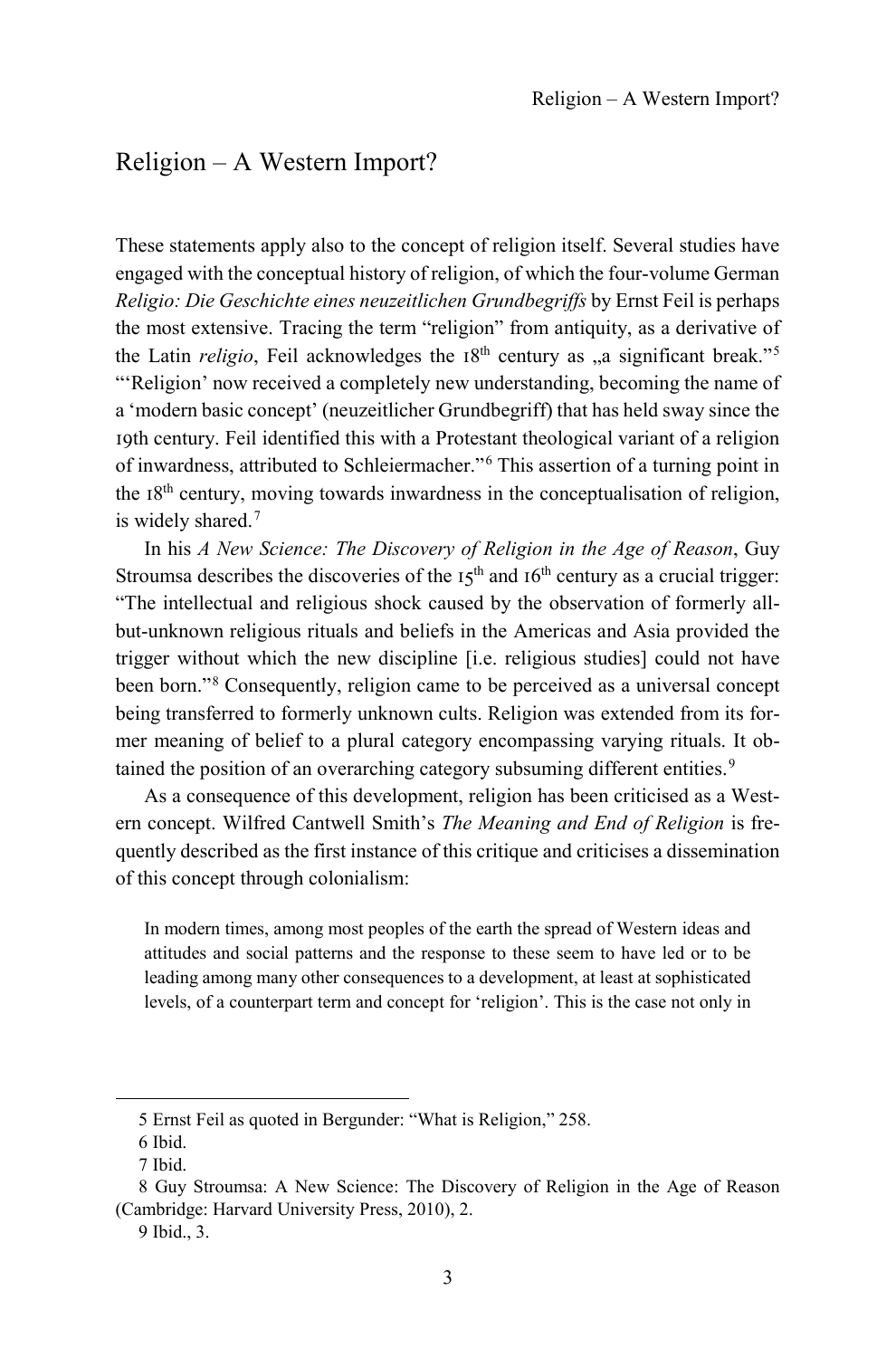Japan and China. For example, modern Hindi *dharam* is developing a meaning of the English term 'religion' that its classical Sanskrit counterpart did not have.<sup>[10](#page-3-0)</sup>

Smith assumes that it was only through encounters with Europe via Christian missions and colonialism that the "Western" concept of religion spread beyond Europe and was adopted in indigenous terminology. This adoption is described as a reformulation or extension of existing terms resulting in an extended meaning that was formerly non-existent.

Bergunder, however, criticises this understanding as a unidirectional perspective where religion is being perceived as a mere imposition. He argues that this assertion is an overemphasis on the "origin" based in European history. "Such an approach," he writes, "leads to a neglect of developments since the 19th century, because it teleologically privileges the 'origin.'"[11](#page-3-1) This limitation of the development of the concept of religion merely to its European history ignores the possibility of reciprocal processes of negotiation with colonised countries in the 19<sup>th</sup> century, when the mutual encounters reached a climax.

### Sir Sayyid Ahmad Khan & the Aligarh Movement

The aim of this study is therefore to scrutinise this assertion via the example of  $I9<sup>th</sup>$ century South Asian Islam. As a disclaimer, it should be noted that this study cannot accomplish a comprehensive analysis of the aspect of reciprocity and its potential repercussions on Christianity or the conception of religion in a European context, as this would require a thorough scrutiny of Christianity. This study is merely aimed at questioning the aforementioned assertion of an imposition of a "Western" concept on Islam in South Asia, and to study its encounters and discursive negotiations with Europe. Europe shall not be understood as a conceptual prototype or point of departure but, rather, be decentralised. The "Western" concept of religion will therefore be integrated as an equal part of this conceptual history, Europe thus being part of a global process of negotiation.

As this is still such a vast subject, the present study focuses on the Aligarh Movement and, in particular, the religious thought of its founder Sir Sayyid Ah-

<span id="page-3-1"></span><span id="page-3-0"></span><sup>10</sup> Wilfred Cantwell Smith: The Meaning and End of Religion: A New Approach to the Religious Traditions of Mankind (New York: Mentor Book, 1964), 58f.

<sup>11</sup> Bergunder: "What is Religion," 258.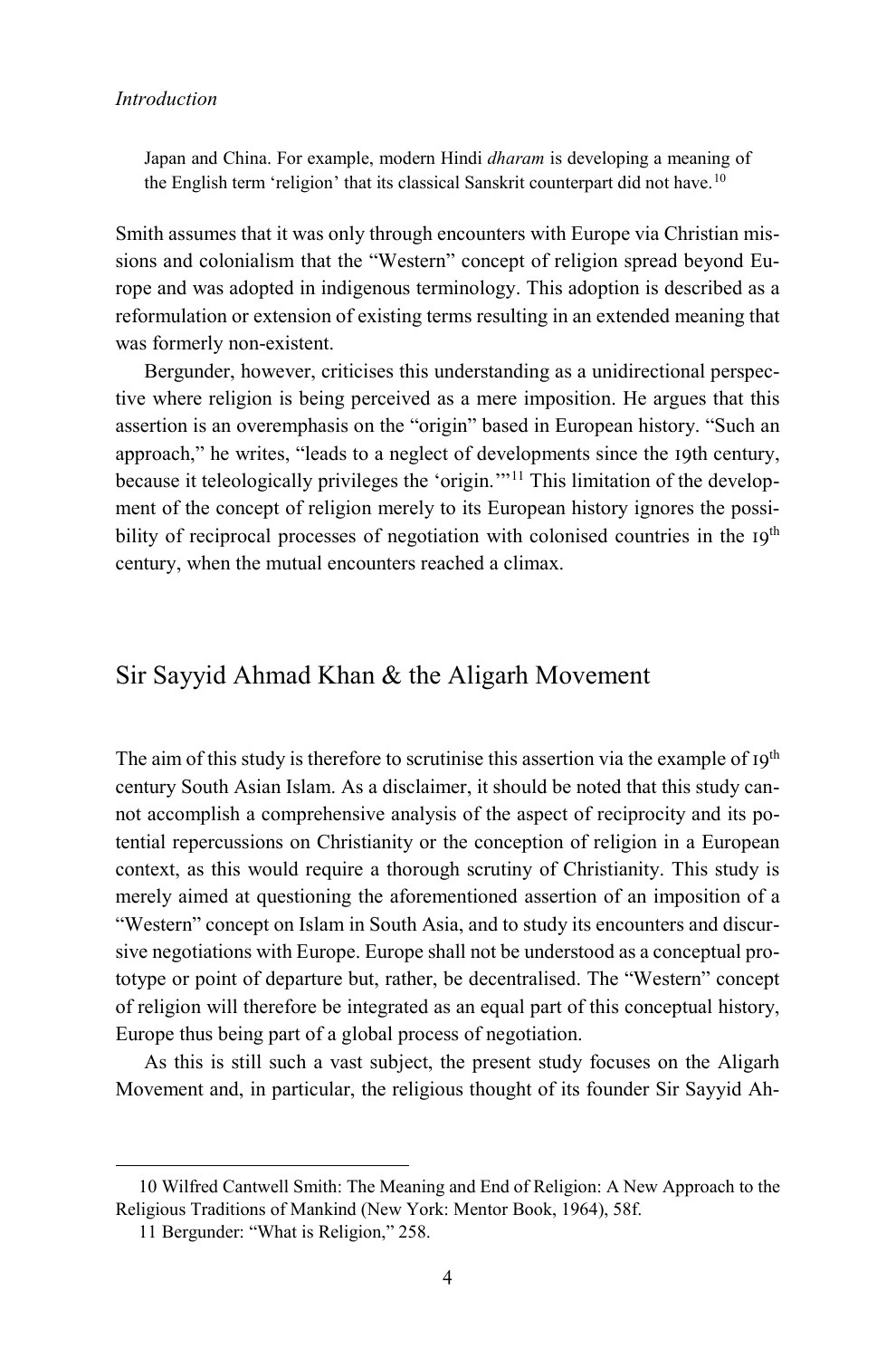mad Khan (1817-98) and his religious thought. This source selection perhaps requires some explanation, as Khan and the Aligarh Movement can by no means be described as understudied. At least three important studies of his life and religious thought have been published in English. The first, *Religious Thought of Sayyid Ahmad Khan*, was published by Bashir Ahmad Dar in 1957. Along with Johannes Marinus Simon Baljon's *The Reforms and Religious Ideas of Sir Sayyid Ahmad Khan* (1964), this work provides a good overview of Khan's religious ideas, yet lacks any thorough localisation of Khan's thought. Christian W. Troll's *Sayyid Ahmad Khan: A Reinterpretation of Muslim Theology* (1978) is the most voluminous and thorough study of Khan among the three works discussed here. He divides Khan's thought into different periods and describes the different stages of his development via a careful study of Khan's extensive work, which will be referred to in this study extensively. Yet, for the most part, Troll does not transcend the limits of mere description and lacks a thorough investigation of the triggering points for Khan's development, as well as his intellectual framework. Apart from these three studies dedicated exclusively to Khan's religious ideas, an unmanageably vast amount of biographies, articles, and chapters on Khan and the Aligarh Movement have also been published that, despite their number, seem merely to reproduce what has already been said countless times and lack any innovative in-sight.<sup>[12](#page-4-0)</sup> Since this study has been prepared in the department of Modern South Asian Languages and Literatures, it was a crucial concern to first of all critically review the primary sources in their original language but secondly also to take into account secondary sources from South Asia which are usually disregarded. I include and discuss this undervalued material as well, as these sometimes open up new vistas. In the following, I would like to mention a few books from which the present study benefitted a lot. In regard to Ramchandar, Siddīq-ar-Rahmān Qidavāʾī's *Master Ram Chandra* (1961) has to be mentioned. With reference to the Nazir Ahmad, Iftikhar Ahmad Siddiqi's exhaustive study *Maulvī Naẕīr Aḥmad Dihlavī* (1971) can be described as reference literature in this context. The author presents a substantiated book on Ahmad with many details on his versatile and extensive workstudy, even though the analysis seems to be restricted to a mere summary. Nasir Abbas Nayyar's comprehensive study *Urdū adab kī taškīl-i jadīd* (2016) has also been referred to in most chapters. Even though his book is primarily a literary history of Urdu, it overlaps with crucial topics of the present study in its

<span id="page-4-0"></span><sup>12</sup> Troll mentions in his Sayyid Ahmad Khan (1978) that, already, "we can count about fifteen biographies and monographs, more than fifty articles in English and over a hundred in Urdu journals, dealing with Sir Sayyid's life and achievements. In addition, there are chapters dealing with or passages commenting upon him in a number of books" (Christian W. Troll: Sayyid Ahmad Khan: A Reinterpretation of Muslim Theology (New Delhi: Vikas, 1978), 3). One can only imagine to what extent the amount will have increased at this date.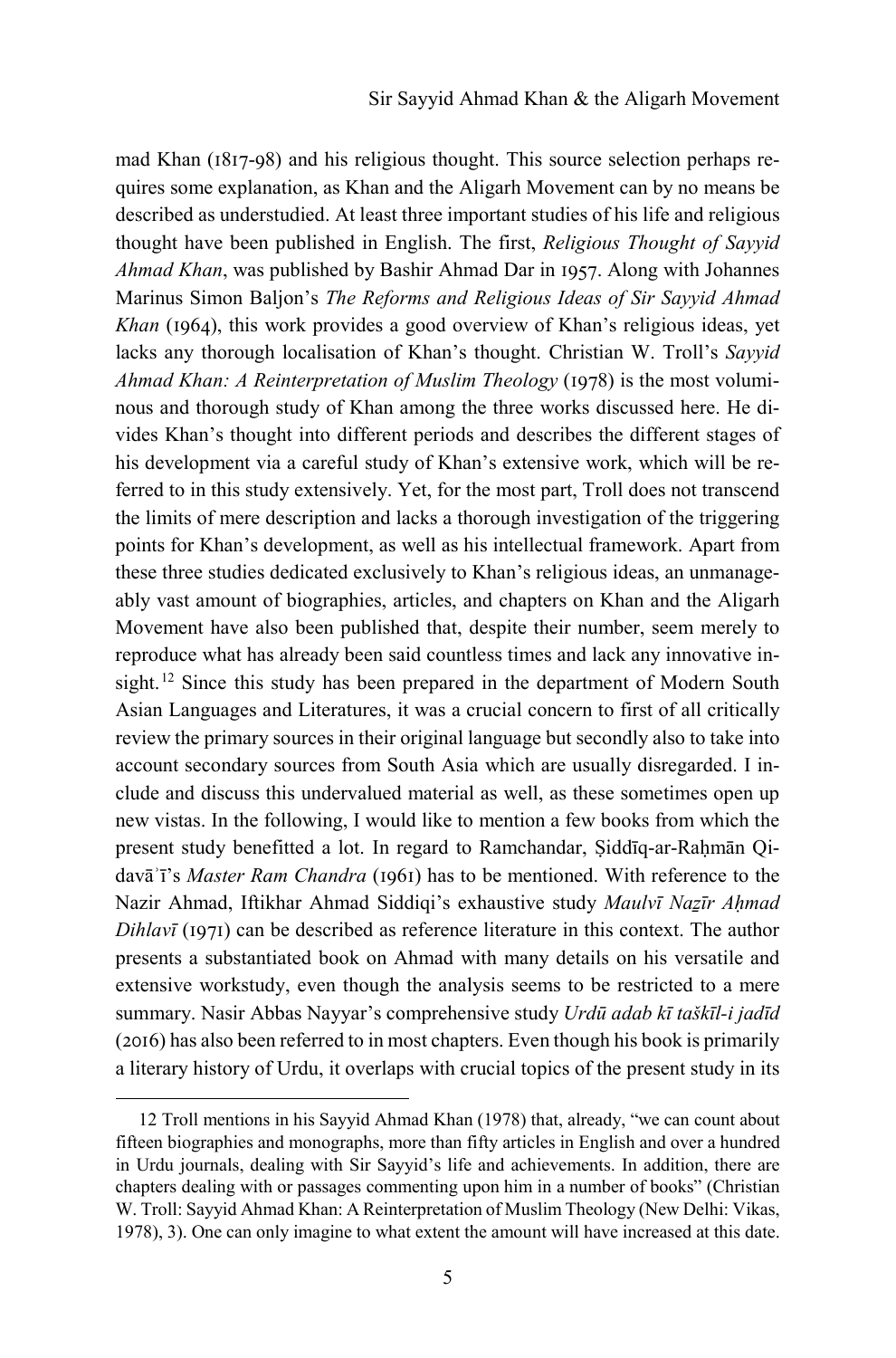discussion of Hali, Shibli, Khan and Ahmad. All of them were crucial with regard to their view on Islam as well as for their impact on the emergence of a new literature in Urdu.

Moreover, this study shall avoid redundantly repeating biographical details which have been exhaustively examined in the literature discussed above. It shall instead reference necessary background only wherever relevant. Furthermore, this study also does not aim to give an all-encompassing representation of Khan's ideas, let alone the whole of the Aligarh Movement. Thus, for a general overview of Khan's biography or a comprehensive description of his ideas, the reader is referred to one of the aforementioned studies.

### Overarching Questions

After having mentioned the extant literature on Khan and the Aligarh Movement, and having described what this study cannot accomplish, I will now summarise the innovations this study aims to present regarding this over-studied area. First and foremost, I will transcend the limits of mere description by closely examining Khan's intellectual framework. The study's central concern is the question of the commonplace charge of "Westernisation" as it appears in various analyses. Khan's thought has been frequently oversimplified as a mere adoption of "Western" ideas. Since this study is first of all structured as an analysis of the different trajectories of Khan's ideas, this issue runs through the entire study as an overarching question. It will be discussed with some detail in chapters 1 and 3, but will be addressed at least briefly in virtually every chapter. This question relates most clearly to the initial concern described at the beginning of this introduction: whether the concept of religion can be perceived as a mere imposition or whether it has passed through a process of reciprocal negotiation.

Thus, this study will ask how Islam came to be conceived, and how the concept of religion as an umbrella category came to be represented, in the context of South Asian Islam. With this is mind, my selection of Khan for the lead role of this study becomes clear, as Khan witnessed almost the entire 19th century during his extraordinarily long life and, what is more, left a vast number of books, pamphlets, and articles ranging from the 1840s onwards until his death. This extensive period of writing, combined with the consistent adaption of his thought, allows us to trace back the development and alteration of the concept of religion – first, on the side of different critiques of Islam triggering a response from Khan, which, secondly,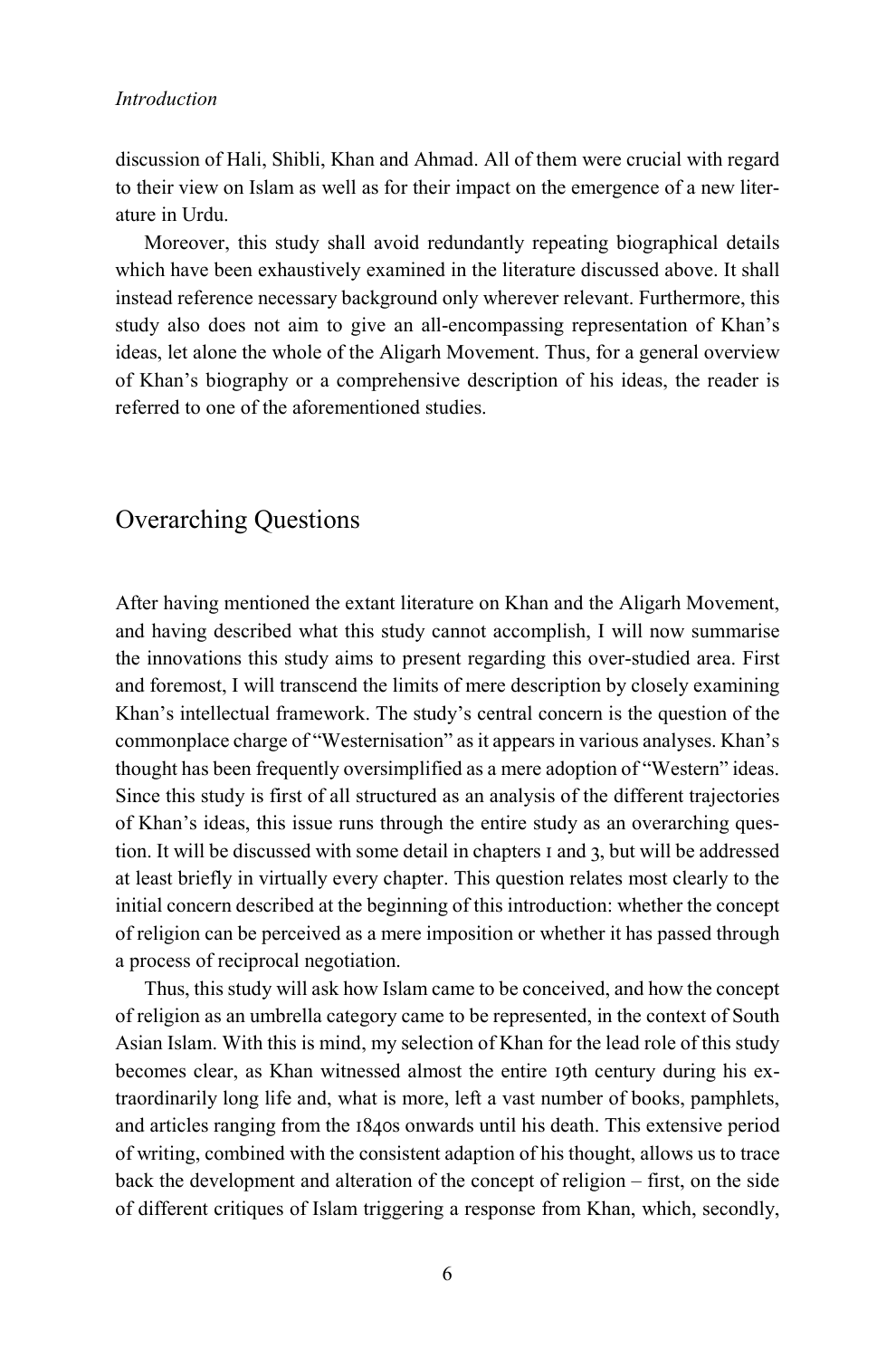allows us to present the latter's adaptions and reformulations of Islam as well as his counter-concept of religion. While Khan's early religious writings are concerned solely with inner-Islamic debates, his perspective gradually widens towards a response to the Christian mission, historiography, and eventually science. In the latter case, particular religions do not engage in a debate with one another. Rather, science appears as the antagonist against which religion – as a plural, comparative notion – has to delimit itself. Khan's thought passed through all of these different stages as it developed, which were then mirrored in his significant reformulations. Having said this, the second reason to focus on Khan has already been suggested implicitly: that is, his intense encounter with European thought and in particular with science. While, during the 19<sup>th</sup> century, British educational institutions as well as science were frowned upon by most Muslim scholars because of the danger of their inducing doubts in Islam, Khan faced this threat and aimed his thought at harmonising Islam and science in presenting their mutual conformity.

Originating from Khan, this study furthermore presents other authors or associates of the Aligarh circle and their views on related issues. The work is structured around four blocks with at least one chapter spent in discussion of a developmental stage in Khan's philosophy, with the exception of the final block. – From this, I will examine other authors' engagements with related issues where applicable. The complete structure of this study is fully described below.

### Historical Setting

1

The Aligarh Movement denomination can be traced back to the Muhammadan Anglo-Oriental College, which was Khan founded in 1875 in Aligarh. The core circle of this loose school of thought was located in Aligarh because of the college, yet its wider circle extended beyond the city. The college was characterised by its dependence on the British educational system, thus utilising English as the medium of instruction and emphasising the importance of science in its curriculum. These efforts have to be read in the context of  $19<sup>th</sup>$  century South Asia, when the mere acquisition of English was deemed taboo or even blasphemous in Muslim society.<sup>[13](#page-6-0)</sup> Thus, even most of the authors discussed here had never (or had only recently) acquired some competency in English. Most prominent among these was

<span id="page-6-0"></span><sup>13</sup> Mushirul Hasan: "Sharif Culture and Colonial Rule: A 'Maulvi'-Missionary Encounter," in Zaka Ullah of Delhi (Oxford, New York: Oxford University Press, 2003), x.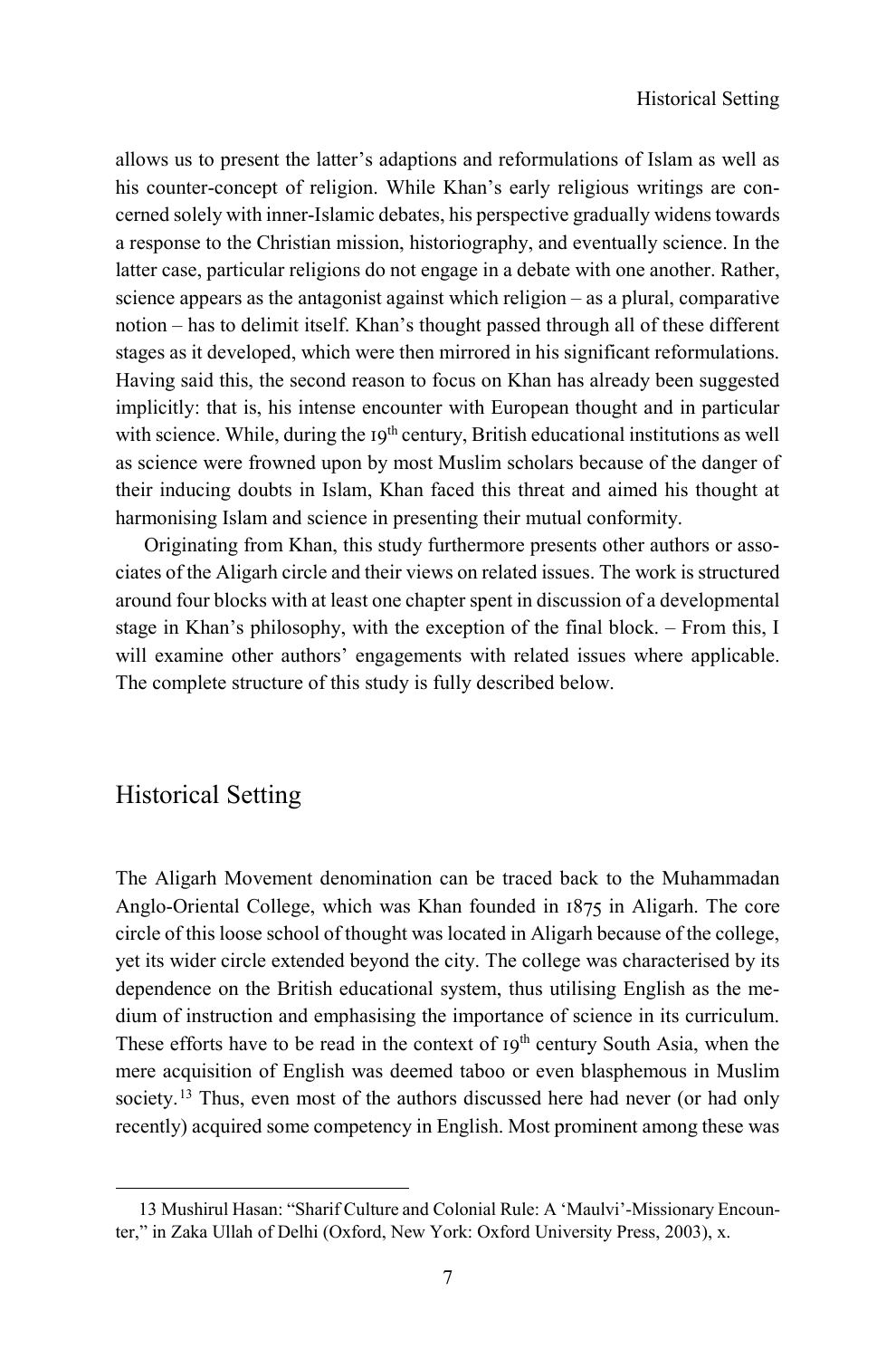Khan himself, who had only passing proficiency in English. What caused the representatives of the Aligarh Movement to take this step to utilise English as the medium of instruction and, what is more, engage with contemporary European debates? What made these authors engage with a foreign system of categorisation and how did it prove to have such a long-lasting impact on South Asia and Islam? To put it simply, how did it happen that, in contemporary times, a more or less global concept of religion can be found in virtually any region and culture – even though this apparent universality will prove to be something of a misapprehension? In order to grasp this development, one has to bear in mind the tremendous power asymmetry created through colonialism. Only this context can explain the necessity felt by Khan and his Aligarh circle to come to terms with the dominant discourse of the coloniser. It explains their efforts to make sense of those foreign categorisations through translation into their own framework. In order to understand this situation, we will have to consider his background and the broader context of  $19<sup>th</sup>$  century South Asia in general.

Khan was born and grew up in his grandfather Khwajah Farid-ud-Din Ahmad Khan's (1747-1828) house, in a family with strong bonds to the Mughal court. His grandfather was a *wazir* at the court, but also held the position of ambassador in Iran and Burma for the East India Company. Furthermore, he was a renowned mathematician and astronomer, and taught at the Calcutta Madrasa, which had been founded in 1780 by Warren Hastings as the country's earliest educational institution under British administration. With the aim of qualifying graduates for lower posts in government offices, students were trained in Persian, Arabic, and Muslim law (*fiqh*).[14](#page-7-0)

Furthermore, Khan's family had a strong affiliation with Sufism. Troll writes:

Two of the seven brothers of Farīd al-dīn were outspoken dervishes. The famous Khwājah Najīb al-dīn (d. 1843), then popularly known as Shāh Fidā Ḥusain, was an adept of the Rasūlshāhīs, a recent branch of the Suhrawardī *silsilah* (Sufi order). Najīb al-dīn strongly adhered to the doctrine of *waḥdat al-wujūd* (unity of being) [...]. Khwājah ʿAlā al-dīn (d. 1855), on the other hand, was *murid* (disciple), and *khalīfah* (successor) of the famous Naqshbandi Shaikh, Shāh Muḥammad Āfāq (d.  $1835$   $\left[ \ldots \right]$ .  $^{15}$  $^{15}$  $^{15}$ 

Hence, the two prominent positions in Sufism were present in Khan's family at the same time. Yet, the latter tendency of the Naqshbandi order made a particular

<span id="page-7-0"></span><sup>14</sup> Troll: Sayyid Ahmad Khan, 28; Khan, B. R.: "Calcutta Madrasa, The,"

http://en.banglapedia.org/index.php?title=Calcutta\_Madrasa,\_The

<span id="page-7-1"></span><sup>15</sup> Troll: Sayyid Ahmad Khan, 28f.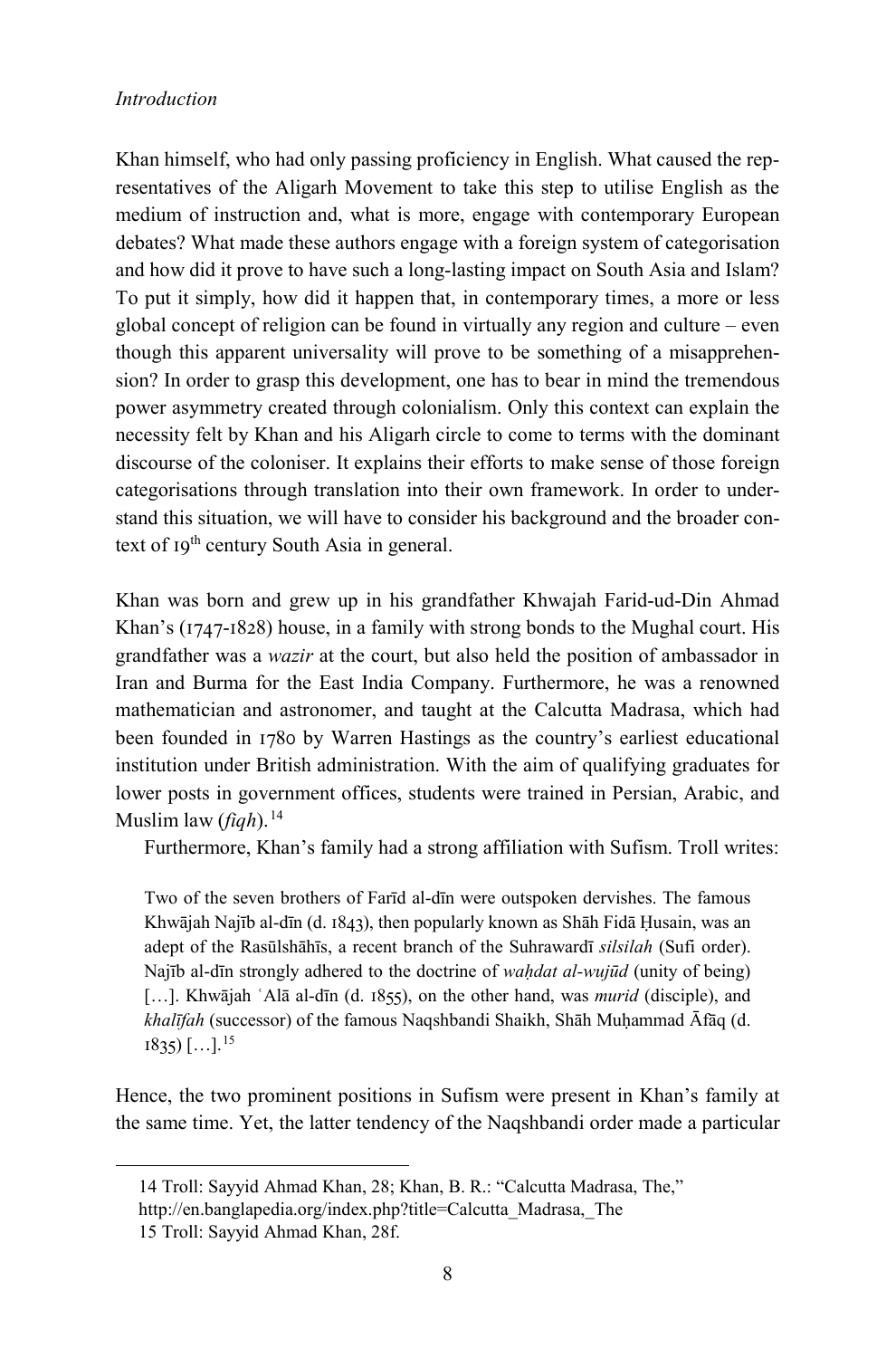Historical Setting

impact on his worldview, as his mother Aziz an-Nisa Begum – to whom Khan paid great respect – had given allegiance to the order.

The doctrine of *vahdat al-vujūd* was the most prominent position during the Mughal reign and assumes a unity of God and His creation. This doctrine was put forward by the famous Sufi Ibn al-Arabi (1165-1240), who is recognised as the first to give early Sufi tendencies a structured framework. God is deemed to be the only existence, while any manifestation in creation is perceived solely as a manifestation of this single being. This doctrine was countered by Ahmad Sirhindi (1556- 1605) and his *vaḥdat aš-šuhūd*, emphasising a clear distinction between God and His creation, as anything else would deny the unity of God. Sirhindi was the leader of the Naqshbandi order, which urged a strong reaction to the doctrine of *vaḥdat al-vujūd*. They "feared the potential for permissiveness which it offered and detested the free-thinking habits of the Mughal emperors."[16](#page-8-0) Although Robinson notes that the Naqshbandi reaction did not have an immediate impact on Mughal society, it gained particular influence during Aurangzeb's reign, as he made significant concessions to religious scholars. These concessions aimed "at centralising and neutralising mystical orders, which tended towards autonomy and heterodoxy. Orders such as the Qadiriyya became the target of Aurangzeb's iconoclastic policies and were gradually co-opted within orthodoxy."[17](#page-8-1)

Along with the Sufi tendencies of the *vaḥdat al-vujūd*, Robinson describes rational learning (*maʿqūlāt*) as one important pillar of the Perso-Islamic culture of Mughal India: the *maʿqūlāt* were based on ancient Greek philosophy, which came to be applied to theological questions evolving in a distinct discipline, *kalām*, resting largely on logic. On the other hand, the rational sciences were also closely associated with the Mughal administration and formed a compulsory branch of training.<sup>[18](#page-8-2)</sup> In the early  $18<sup>th</sup>$  century, however, these pillars began to shake with the struggling Mughal empire. After the death of Aurangzeb in 1707, succession wars were predominant, tremendously weakening the empire. Accelerated through various invasions by the Marathas, Sikhs, and Afghans, the fragmentation of the Mughal empire in independent regional states further increased. Robinson writes:

Not much more than half a century after the death of Awrangzeb in 1707 the Mughal empire was reduced to a few pathetic square miles around Delhi. By the beginning of the nineteenth century Muslim power itself was reduced to Awadh, Hyderabad and the north-western borderlands. Instead, there now ruled confident non-Muslim powers: the Sikhs in Punjab, the Marathas across a great swathe of territory from

<span id="page-8-2"></span><span id="page-8-1"></span><span id="page-8-0"></span><sup>16</sup> Francis Robinson: The 'Ulama of Farangi Mahall and Islamic Culture in South Asia (London: Hurst, 2001), 15.

<sup>17</sup> Jamal Malik: Islam in South Asia: A Short History (Leiden: Brill, 2008), 196f. 18 Ibid., 199.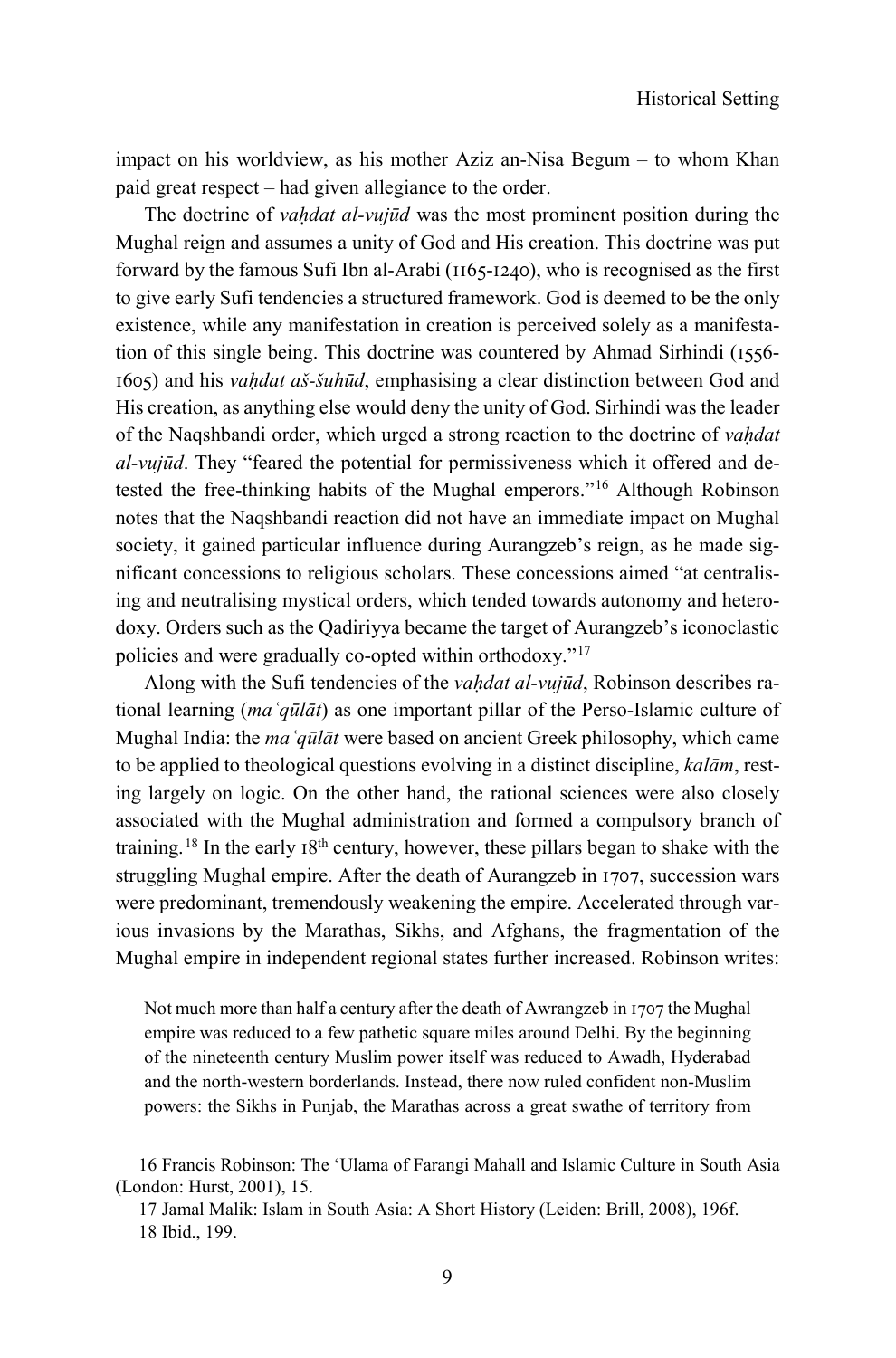Gujarat almost to the eastern seaboard, and the British in most of the Gangetic ba-sin, Bengal, and Madras.<sup>[19](#page-9-0)</sup>

Yet, Robinson hastens to add that the 18<sup>th</sup> century must not be precipitately viewed as a decline of this culture. On the contrary, rational learning gained even wider dissemination in the  $18<sup>th</sup>$  century, originating from the Farangi Mahall in Lucknow and its syllabus, the *dars-i nizāmī*. The administration system remained largely based on Mughal structures. Thus, the

emphasis on the rational sciences [in the Farangi Mahall] was widely accepted because of the training it gave those who hoped for posts in government, a tendency which was reinforced when Warren Hastings adopted the Dars-i Nizami as the curriculum for the Calcutta Madrasa, thereby setting the standard expected for service under the East India Company.[20](#page-9-1)

The same applies also for the Sufi orders: those orders propagating the doctrine of *vahdat al-vujūd* experienced a recovery throughout the 18<sup>th</sup> century. Still, this time period was simultaneously the point of departure for challenges to emerge in coun-tering this Perso-Islamic culture.<sup>[21](#page-9-2)</sup>

Rational learning as conveyed through the *dars-i niẓāmī* began to be countered by an emphasis on "traditional" learning, that is, based on the study of the Quran and the tradition of Muhammad's sayings (*hadīs*).<sup>[22](#page-9-3)</sup> The most prominent representative of this development is Shah Waliullah (1730-62), who significantly reformed the curriculum of the Madrasa-i Rahimiyya in Delhi, which he had taken over from his father. During a stay in the Hijaz, he studied under the auspices of scholars of the *hadīs*. After his return to Delhi, he excluded several books on logic and *kalām* from the curriculum and instead placed the focus on "tradition." Shah Waliullah criticised the rational sciences as having limited benefit in religious issues. Apart from this shift towards "tradition" (*manqūlāt*), Shah Waliullah also aimed to harmonise esoteric and exoteric knowledge of Sufi mysticism with "traditional" scholarship. He recognised the fragmentation of Muslim society as the central reason for the decay of Muslim power. Morals and behaviour acquired

<sup>19</sup> Robinson: The 'Ulama of Farangi Mahall, 20.

<sup>20</sup> Ibid., 23.

<sup>21</sup> Ibid., 27.

<span id="page-9-3"></span><span id="page-9-2"></span><span id="page-9-1"></span><span id="page-9-0"></span><sup>22</sup> Similar to developments in Sufism, this trend towards ḥadīs̱ scholarship had also already had its predecessors during the Mughal reign, first with Shah Abd al-Haqq (1551- 1642), who criticised the rational sciences and its effects, as would be seen in Akbar. Cf. Ibid., 14.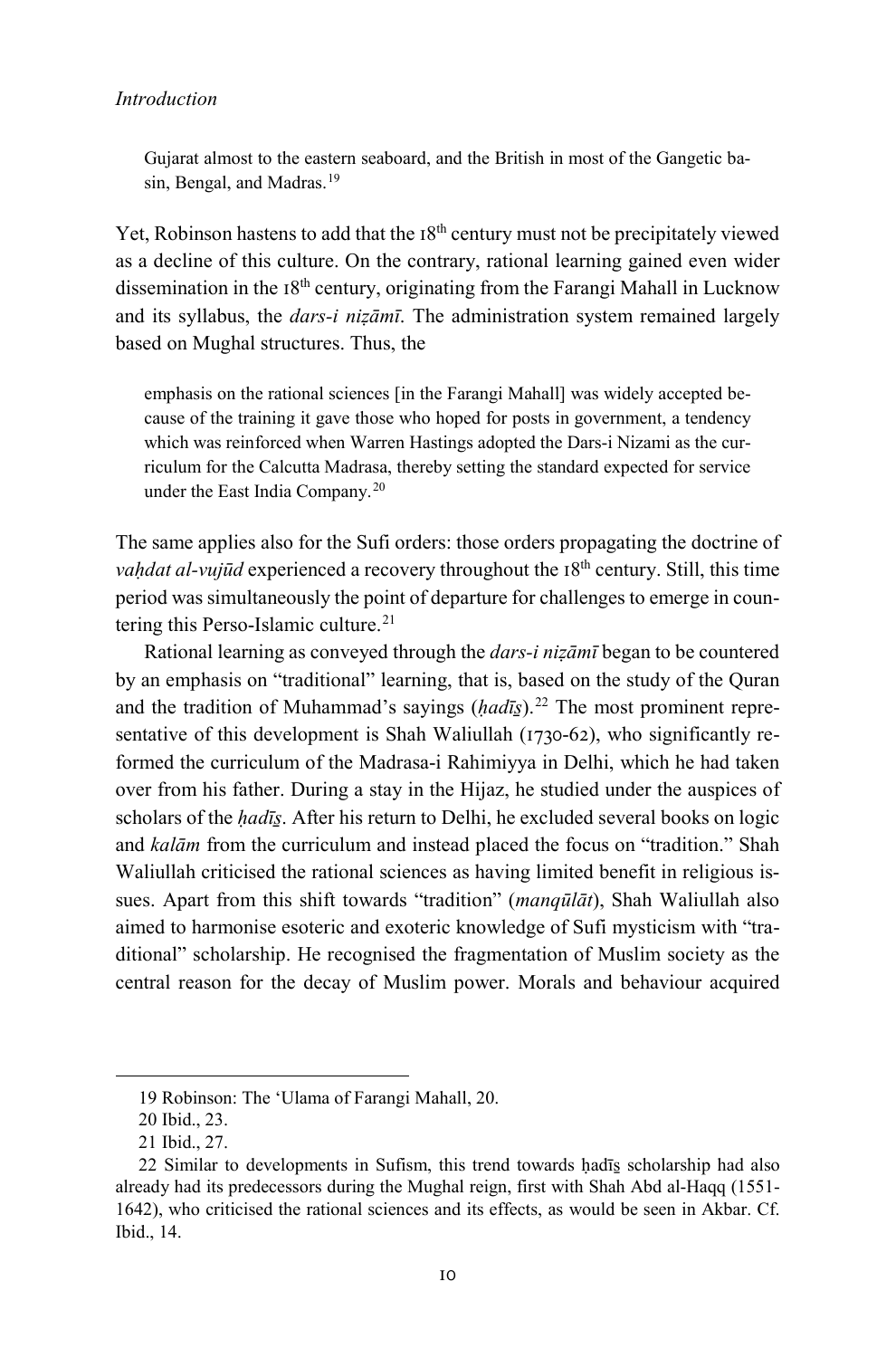much more emphasis: the individual's responsibility to acquire Islamic knowledge and its moral implications were stressed as needing implementation in daily life.[23](#page-10-0) Parallel efforts are to be seen in the mystical sphere, these largely overlapping with Shah Waliullah's ambitions. He was himself initiated in various Sufi orders. Yet, he upheld the Naqshbandi order with greater emphasis and those within it stressed the abandonment of superstitious traditions and practices, as well as any kind of mediation. The order vehemently criticized whatever could violate the unity of God $24$ 

# Early Reformist Approaches

This general focus on individual responsibility and the efforts by Shah Waliullah and the Naqshbandi Sufi order to cleanse Islam of superstitious practices threatening God's unity, were two important factors impacting the early thought of Khan, whose family was tied to both tendencies. As has been discussed, one of his grandfather's brothers was himself a *halīfah* of the Naqshbandi order. Both his parents were initiated in this order, while the close connection of his family with Shah Abd al-Aziz – the son of Shah Waliullah who took up the Madrasa and continued his father's legacy – is of equal importance.<sup>[25](#page-10-2)</sup>

Apart from this, Troll highlights a third significant influence on Khan's early religious thought: the *Tariqah-i Muhammadiyah* (*t̤arīqah-i Muḥammadīyah*(, founded in the early 19<sup>th</sup> century by Sayyid Ahmad Barelwi, emerged in the context of this "fundamentalist" approach, developing, however, in a *jihād*-movement against the Sikhs of the Punjab. Preceding this militarisation, Muhammad Ismail, grandson of Shah Waliullah, penned several influential religious pamphlets. Their importance is related to their shift in language from Persian towards Urdu in order to reach a broader audience.<sup>[26](#page-10-3)</sup>

Chapter 1 of this study therefore aims to locate Khan's early religious thought within this background. He had been writing several tracts on various topics, among them historical studies on scientific matters as well as a few religious pamphlets. With the exception of his study of the historical sights of Delhi, his *Ās̱ār* 

<sup>23</sup> Malik: Islam in South Asia, 201.

<span id="page-10-3"></span><span id="page-10-2"></span><span id="page-10-1"></span><span id="page-10-0"></span><sup>24</sup> Margrit Pernau: Ashraf into Middle Classes: Muslims in Nineteenth-Century Delhi (New Delhi: Oxford University Press, 2013), 39-41.

<sup>25</sup> Troll: Sayyid Ahmad Khan, 30f.

<sup>26</sup> Ibid., 30, 35f.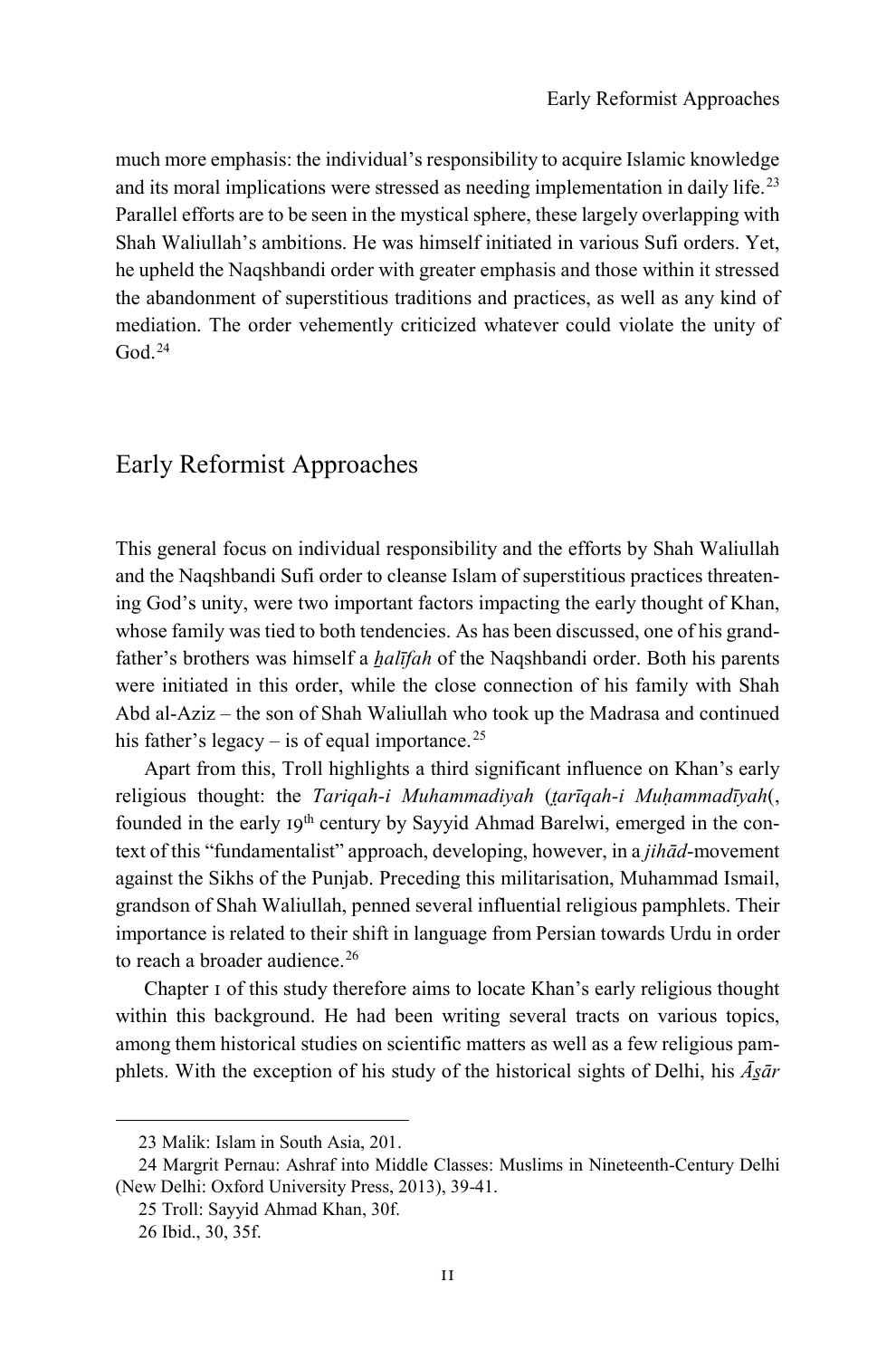*aṣ-ṣanadīd* (1846), these texts have been almost entirely ignored in academic studies. Troll is an exception and concisely discusses a selection of the early religious texts, but lacks, however, any thorough study of their implications or connections relating them with Khan's later thought. This lack of interest in his early thought subsequently reinforces the assertion of a radical break in his philosophy. In discussing and locating these early texts, this chapter aims at laying a sound foundation on which to juxtapose these writings with later developments in his thought and evaluate the continuities and discontinuities. As it stands, the disinterest in his background and early thought combined with a focus on his later thought may have culminated in the assertion of a radical break and, accordingly, of a "Westernisation" of his philosophy, as continuities are not taken into account.

One ancillary aim of this chapter will be to excavate Khan's localisation in Sufi doctrine and its potential continuity in later developmental stages. It should be noted here that Troll remarks in a footnote on the desideratum of considering potential dependencies on Sufi theology in Khan's later thought:

Is it far-fetched to think that Sayyid Ahmad Khan's insistence on an inductive approach to prove the existence of God on the pattern of the empirical method of the sciences, was facilitated by his appreciation of the experiential side of religion, due to his early contact with Sufism (mainly in the specific form of the Naqshbandī Mujaddidī tradition)? In any case, the question of a possible link between the 'rationalism' and 'scientism' of Muslim modernists, and their contact with the Sufi heritage in practice and thought merits a close enquiry.<sup>[27](#page-11-0)</sup>

In the course of the following chapters, the question of to what extent Khan shows continuities from his early background shall be continuously addressed. Where applicable, dependencies on Sufi thought shall be highlighted.

# Encountering Europe

While Khan's early religious tracts merely engage in an inner-Islamic debate, Chapter 2 discusses the widening of his perspective in encounters with the Christian mission. The Christian mission in South Asia focused initially on Hindus, while their attention shifted only gradually to Muslims in South Asia in the 1830s. An important role was played by the German missionary Karl Gottlieb Pfander (1803-1865). Due to his missionary training, he was proficient in Arabic and later

<span id="page-11-0"></span><sup>27</sup> Ibid., 221.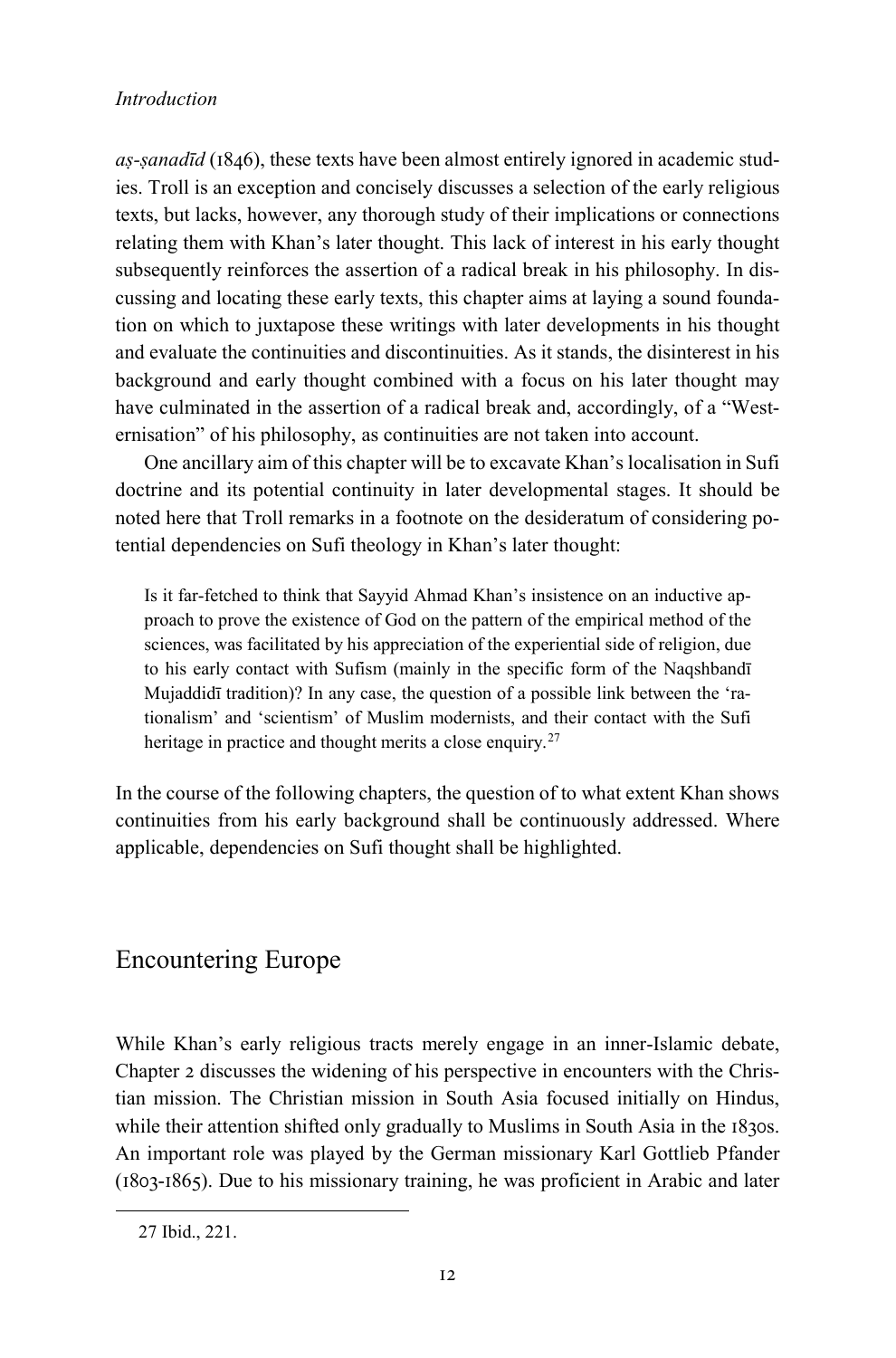acquired other Muslim languages, as well, among them being Persian and Urdu. This language proficiency allowed him to base his argument on the Quran and, what is more, present it in Urdu, thus potentially obtaining a broad readership. This meant a formerly unknown and, accordingly, threatening attack on Islam which triggered unrest among the religious scholars in the 1840s when Pfander published his *Mīzān al-Ḥaqq* in 1841 in Agra. The controversy eventually resulted in a debate between Pfander and Rahmatullah Kairanawi, who, on his side, presented an equally percussive argument. The outcome was perceived as a victory of the Muslims over the missionaries, which meant an abrupt end to this encounter.

Khan, however, revived this debate in writing a commentary (albeit an uncompleted one) on the Bible (1862-64), which has often been interpreted as an attempted rapprochement between Muslims and the British, for the British first and foremost recognised Muslims as responsible for the rebellion of 1857. The crushing of the rebellion culminated eventually in the abandonment of the Mughal reign, which had remained merely symbolic. The *Mutiny* implied a distrust felt towards Muslims. Already in 1859, Khan set out to write his famous *Asbāb-i baġāvat-i Hind* (The Causes of the Indian Revolt), wherein he argues that the rebellion must not be misunderstood as having been initiated by Muslims as a community. Furthermore, he aims to refute that Islam inherently incites disobedience against British rule. Perhaps with this obvious attempt of rapprochement in mind, his commentary was hastily perceived as another effort in this vein. Yet, those assertions ignored that Khan had engaged already, since 1855, in countering missionary critique, although his commentary was planned only after  $1857$ .<sup>[28](#page-12-0)</sup>

Chapter 2 shall discuss to what extent it is reasonable to describe Khan's commentary on the Bible as a mere attempt of rapprochement meant to familiarise Muslims with Christian doctrine. His commentary will be juxtaposed against Pfander's *Mīzān* in order to evaluate whether or not the commentary should be read as an adaptation of Pfander's approach of arguing on the basis of an opponent's sources for one's own purpose.

The second part of this block consists of two chapters on historiography which discuss the constructivist character of history. Chapter 3 follows up on Chapter 1 as a discussion of the change in Khan's conception of history due to his encounter with William Muir's *The Life of Mahomet* (1858-61). When Khan first read Muir's biography, he felt urged to write a response, as he deemed this text to be misleading young Muslims.[29](#page-12-1) It will be argued that Muir, being requested by Pfander to write a biography of Muhammad based on material which is acknowledged by Muslims, took up an approach to history that was much reminiscent of Khan's

<span id="page-12-1"></span><span id="page-12-0"></span>1

<sup>28</sup> Ibid., 69f.

<sup>29</sup> Ibid., 113, 127.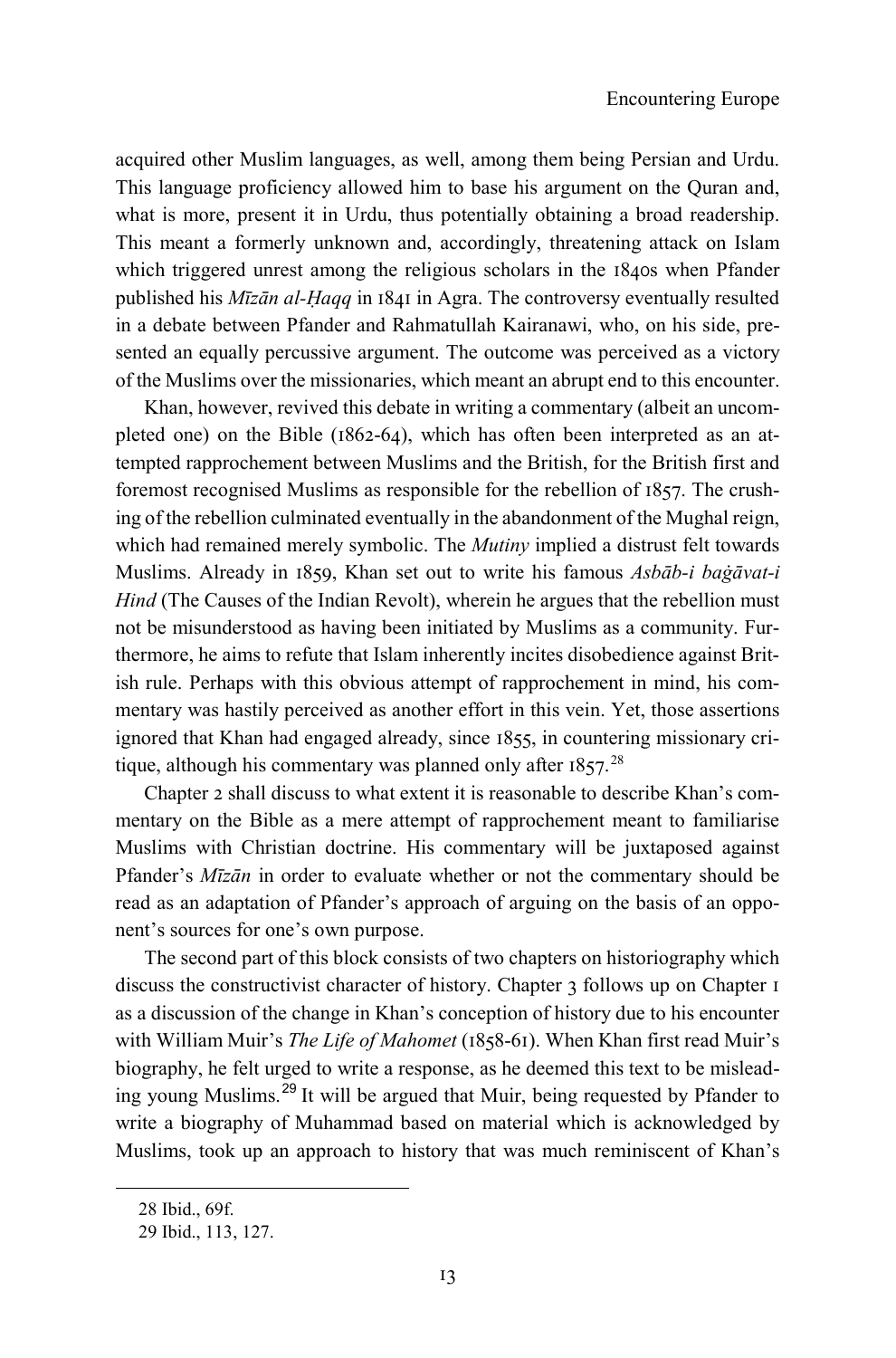early religious writings and early reformist tendencies in general. They shared the assumption that Islam as practiced in the lifetime of Muhammad served as a crucial point of reference, while the latter's life and deeds obtained the role of an embodied manifestation of Islam. Yet, Muir differs with regard to his historiographical approach, developing a catalogue of critically examined and evaluated sources. Furthermore, Muir studies Muhammad as a mere human being, denying his prophetic character. He thus disregards the Quran's status as a divine message, viewing it as merely human word. As a result of his study, Muir criticised Islam for reinforcing the evils of former times such as polygamy and the oppression of critical thinking. Hence, Muir comes to the conclusion that, due to Muslims' verbatim belief in the Quran, Islam has a monolithic character which prevents any advance or reform.

With this critique in mind, Khan set out to write a rebutting biography of Muhammad which is characterised by its structural analogy modelled on Muir's text. While this is commonly described as the point of departure for Khan's examination and integration of European thought, this chapter aims at demonstrating crucial continuities with his earlier writings, perhaps veiled by its resemblance to Muir's equally golden-age-view of history. The chapter will examine how much this encounter with Muir affected an adaptation in Khan's approach in order to counter this critique. It asks: to what extent does this mirror the latter's view of Islam?

This question will be further discussed in Chapter 4 by means of the example of Khwaja Altaf Husain Hali's (1837-1914) famous *Musaddas* (1879), which bemoans the decay of Muslim culture, and Ameer Ali's *The Spirit of Islam* (in its first edition [1873] titled *A Critical Examination of the Life and Teachings of Mohammed*). I will present these two approaches to the history of Islam and its conception. Chapter 4 asks: how did the critique of Islam on behalf of the Christian mission and European orientalism inform Islam's response? Hali attempts to reverse this critique by projecting its negative on "original" Islam, which has been abandoned by Muslims, thus culminating in their devastating situation. All criticised aspects are rejected with reference to "original" Islam. On the other hand, Ameer Ali takes a different path and conversely turns to criticising European critique as based on an insufficient point of reference, assuming an incompleteness of Christianity. Ali views Islam not with regard to Europe or Christianity, but rather as a self-explanatory entity.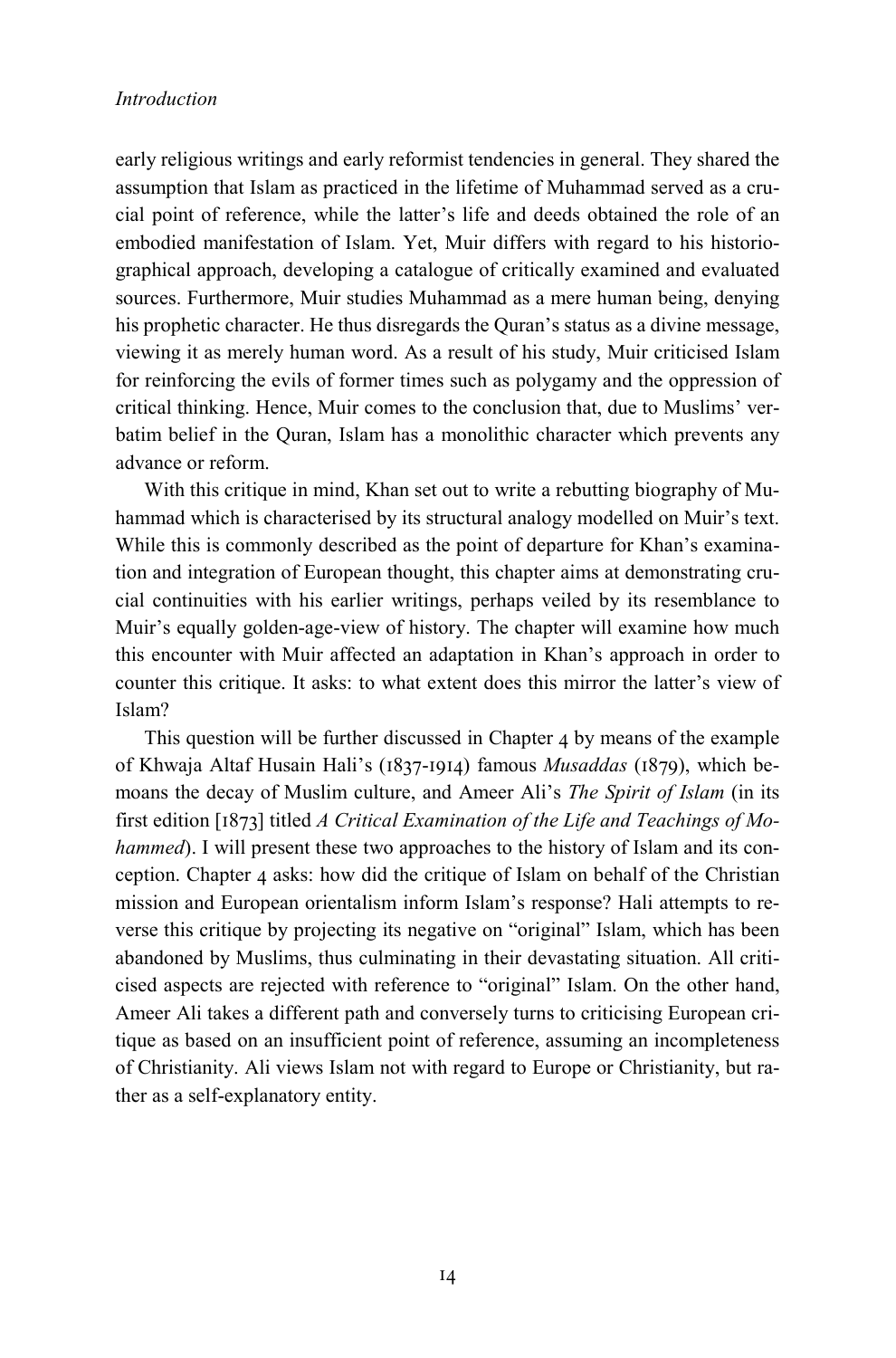### Science

The second half of the  $19<sup>th</sup>$  century in South Asia shows a significant discursive shift, with science emerging as the most influential and legitimating point of reference. The situation changes from that of an inter-religious encounter between particular religions, elevating the dispute to a clash between science and religion in general. The latter has to prevail against the charge of superstition and farfetched metaphysical claims on behalf of religion. From the 1870s onwards, Khan began to participate in this discussion intensively. Scholars have described the texts Khan published from this period until his death as being those of his most influential and innovative phase. The majority of prior academic studies on Khan have been restricted to these later texts, taking them to be his sole perspective. Khan utilised his newly established journal *Tahẕīb al-aẖlāq* to disseminate his ideas. From 1880 onwards until his death, Khan published his albeit uncompleted commentary on the Quran, *Tafsīr al-Qurʾān*. These publications are part of his greater project to prove the conformity of Islam with science.

Chapter 5 will then discuss Khan's attempt to bypass the difficulty of the mutually incommensurable truth-claims of the inter-religious perspective, which also appeared implicitly in Ameer Ali's denial to accept an external point of reference for his vision of Islam. Khan, however, takes this thought a step further and aims at establishing reason – and this implicitly also indicates science – as an overarching *tertium comparationis* among the incommensurable truth-claims. The religion proving to be in conformity with reason will be recognised as the single true one. Khan here introduces a distinction between the Work and the Word of God as nature and His message – both, however, being God's creation. Khan denies their mutual contradiction as impossible. Thus, he sets out to prove that apparent contradictions in the Quran are mere misinterpretations built by human perception. While this approach grasps the thesis of a conflict between science and religion from the angle of Islam being reformulated from a new perspective, Shibli Nomani (1857-1914) takes a different path. Chapter 6 discusses his attempt to integrate science as an inherent aspect of Islam, claiming that, in fact, Islam was the crucial catalyst allowing for the development of ancient Greek philosophy into modern science.

In Chapter 7, I will examine both Khan's and Shibli's conceptions of science. I will attempt to infer their epistemological understandings from their writings – a topic only inherently touched upon by either of them. Yet, this permits us to question their inherent claim of science serving as a stable point of reference. In fact, both rather re-inscribe science into an Islamic conceptual framework. It appears to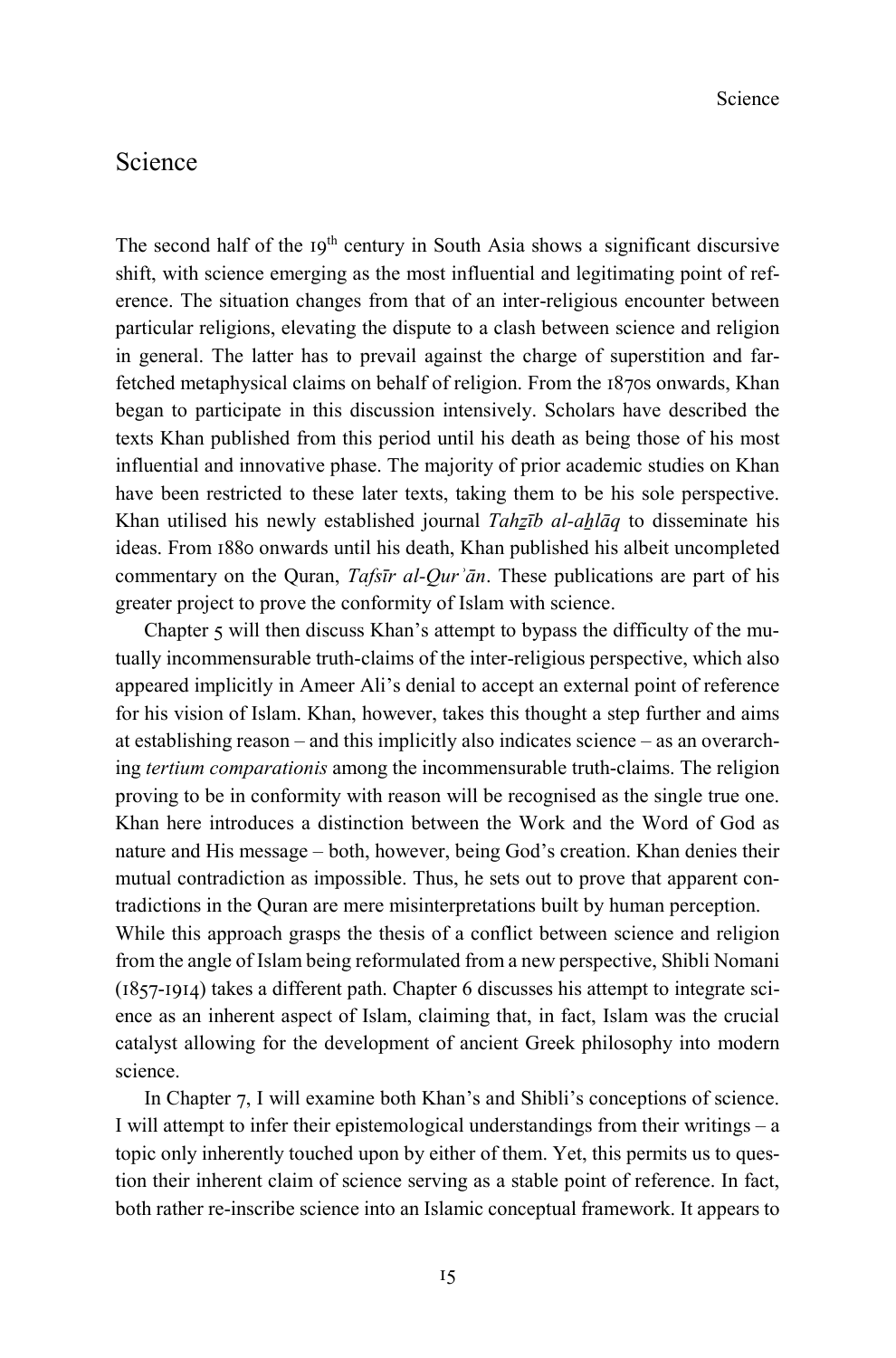be the case here that universal concepts like science and religion are swept up in the maelstrom of translation.

### Sedimentation

The last block, consisting only of Chapter 8, will examine an internal encounter within the sphere of the Aligarh Movement. While Khan's theses evoked several reactions, these being as fierce as *fatwa*s declaring him an unbeliever (*kāfir*), this chapter focusses only on Nazir Ahmad's (1830-1912) view and his reinterpretation of Khan's thought. Ahmad, famous first of all for his novels in Urdu, is frequently and too hastily described either as a mere simulacrum of Khan in the literary sphere or as his antagonist. Both perspectives favour a black and white view of Ahmad. Furthermore, his explicitly religious tracts have been greatly ignored so far, reducing him to his creative phase as a novelist.

Ahmad criticises Khan's view of Islam as too mechanistic and tries to bring back the latter's engagement with the conflict of science and religion on a more human basis. While Khan tried to combine reason and religion under a shared umbrella, Ahmad emphasises their strict distinction and argues for a "re-mystification" of Khan's disenchanted Islam. Reason is vehemently denied access to the sphere of religion. Still, Ahmad bases his thought on a clearly analogous approach to Khan's even using corresponding terminology to some extent. The latter's thought, which was a response to European critique, had become incorporated as an integral part of Islamic discourse upon which Ahmad could base his argument. This chapter shall therefore scrutinise the sedimentation and concealment of formerly contested ideas which came to obtain an intrinsic character.

Ahmad, however, also developed a very individualistic approach to religion, denying *any* kind of mediation, and going so far that even consulting another person about the meaning of a Quranic verse was criticised. This not only implies difficulties regarding the identificatory aspect of Islam, but also allows us to draw conclusions about the general context of  $19<sup>th</sup>$  century South Asia, which was characterised by a strained atmosphere of religious debate both from within Islam as well as from other religions such as the Christian mission or Hindu reformist movements like the Arya Samaj.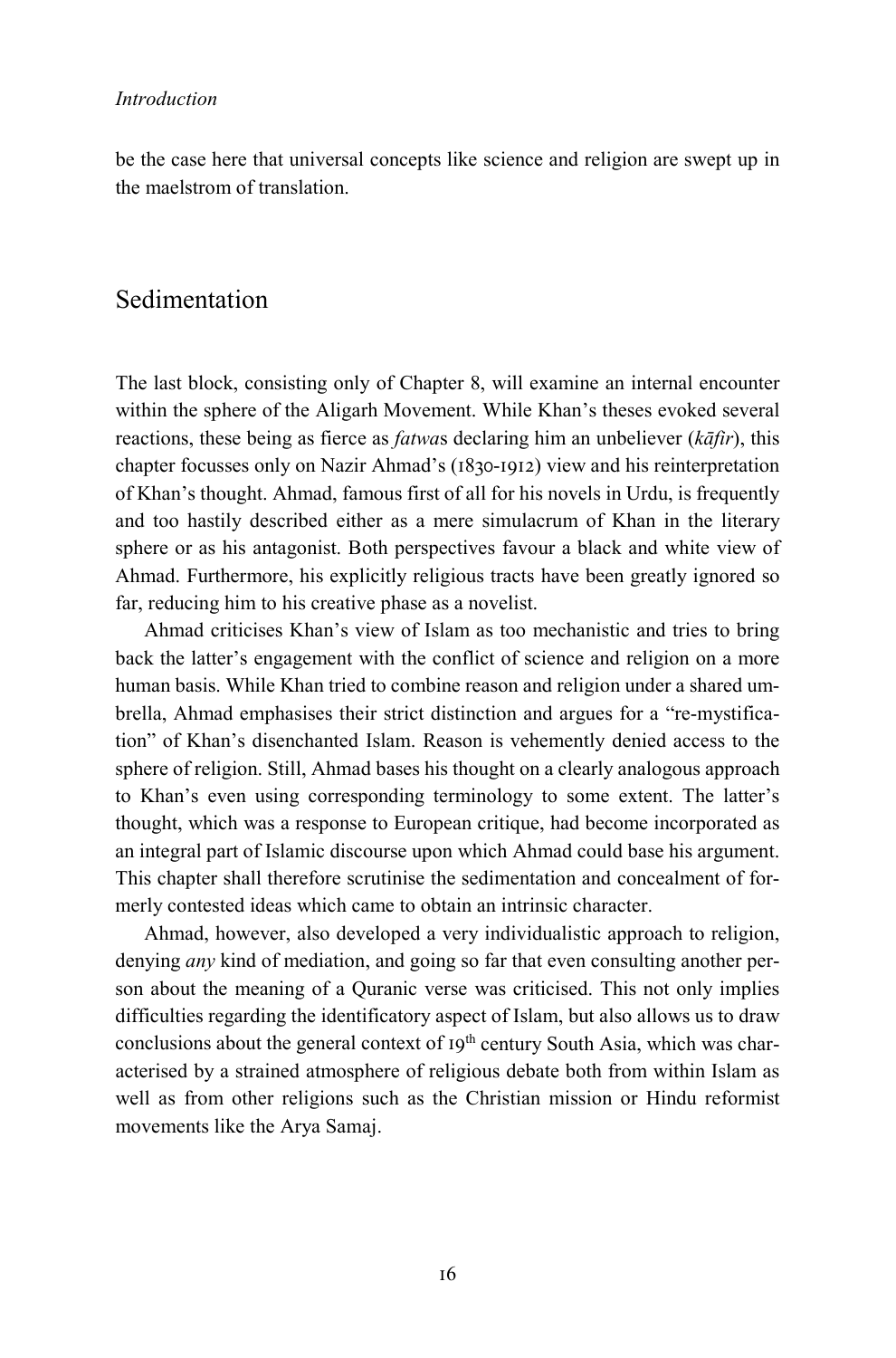### South Asia – A Religious Continuum

In particular, the last quarter of the  $19<sup>th</sup>$  century in South Asia was characterised by the emergence of several reformist movements in the Islamic sphere, which shaped the religious discourse up to that point. These movements argued about the appropriate answer to the aforementioned confrontations with the Christian mission, science, and, in general, the undeniable loss of Muslim power and its implications for the maintenance of an Islamic outlook for a Muslim society no longer backed up by the administrative structure of Muslim reign. Apart from inner-Islamic debates, the Christian mission had already, early in the  $19<sup>th</sup>$  century, evoked fierce debates with Muslims, the aforementioned dispute with Pfander being the most prominent example. Yet, one aspect has been entirely ignored thus far: Hinduism.

Since Islam's arrival, South Asia has been a place of religious contact and exchange, with strict borders coming to be emphasised no earlier than the 18<sup>th</sup> and particularly the  $19^{th}$  century. As Pernau writes:  $30$ 

Boundaries were drawn and defended more resolutely from the eighteenth century onwards, partly as a result of reformist movement within Islam, but also through its counterpart in Hinduism. It should not, and indeed cannot, be denied that colonial rule played a fateful role in bolstering these tendencies, particularly in the second half of the nineteenth century. On the other hand, the break between the eighteenth and nineteenth century should not be overemphasized. […] The process of dissociation from other religious communities was already underway.[31](#page-16-1)

While the preceding centuries in part saw a lively exchange between Islam and Hinduism, reformist tendencies in Islam in the early  $I9<sup>th</sup>$  century began to describe superstitious practices such as excessive saint and grave veneration as influences from Hinduism.[32](#page-16-2) But, in particular, the strained atmosphere of religious debate

<span id="page-16-0"></span><sup>30</sup> Pernau, Ashraf into Middle Classes, 48-51; Barbara Daly Metcalf: "The Taqwiyyat al-Iman (Support of the Faith) by Shah Ismaʿil Shahid," in Islam in South Asia in Practice, ed. Barbara Daly Metcalf (Princeton University Press), 2009, 205.

<sup>31</sup> Pernau, Ashraf into Middle Classes, 46.

<span id="page-16-2"></span><span id="page-16-1"></span><sup>32</sup> Bergunder, for example, describes flourishing relations between Sufism and Nath Yogis: their shared emphasis on monism allowed them to view one another's tradition as a commensurable doctrine. Equally worth noting, Richard Eaton attributes the reference of Sufis in the Deccan region to Hindu terminology used to introduce new converts to Islam to its basic doctrines. Tony K. Stewart, too, presents a reminiscent phenomenon in precolonial Bengali texts denying any unequivocal identification and ascription to the categories of Hinduism or Muslim. Cf. Michael Bergunder: "Religionsvergleich in der nordindi-